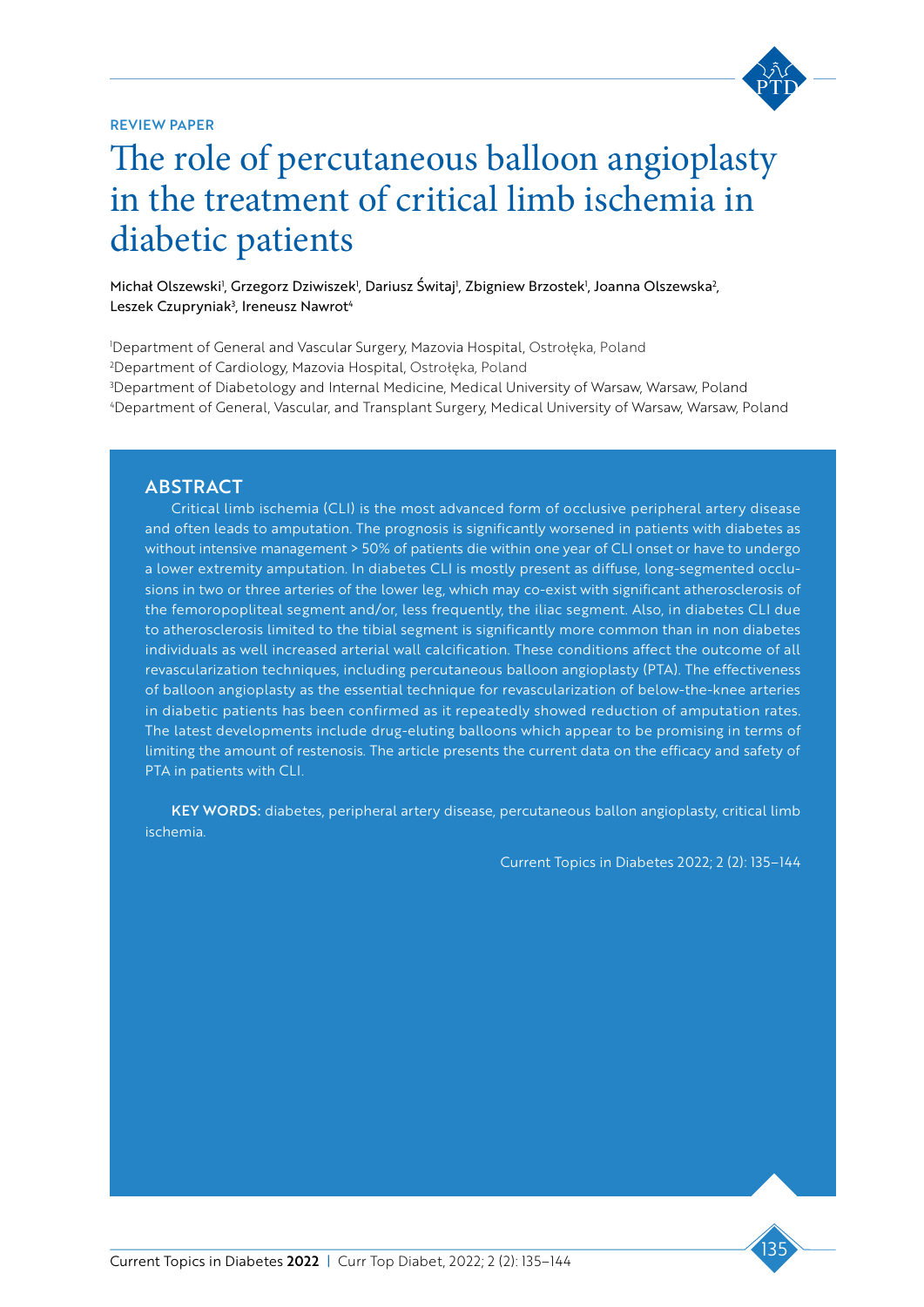#### Introduction

Critical limb ischaemia (CLI) is the most advanced form of occlusive peripheral artery disease reflecting impaired limb perfusion, which prevents normal tissue metabolism. It is manifested as atrest and nocturnal pain of more than 2 weeks duration and/or tissue loss (ulceration or gangrene), usually in the foot. Diabetes is associated with an approximately 4-fold higher risk of developing CLI [1], and next to tobacco smoking is the strongest risk factor. This is due mainly to micro- and macroangiopathy, which lead to tissue ischaemia, while co-existing neuropathy and immunosuppression additionally predispose to the development of diabetic ulcers that become infected. Also, patients with diabetes often have other risk factors for cardiovascular disease such as smoking, dyslipidaemia, or hypertension.

In terms of mortality and amputation rates, the prognosis for patients with diabetes and CLI is grave, often worse than the prognosis for patients with very aggressive malignant tumours. Without intensive management, over 50% of patients die within one year of CLI onset or have to undergo a lower-extremity amputation [1]. In patients with diabetic foot ulcers healed with appropriate therapy, 40%, 60%, and 65% of patients have a recurrence within 1 year, 3 years and 5 years, respectively [2], which explains the high amputation rates in this patient population. It is estimated that the total risk of amputation is approximately 15-fold higher compared with nondiabetic patients [3]. The independent predictors of amputation include diabetes duration, inadequate glycaemic control, microalbuminuria, retinopathy, neuropathy, absent pedal pulses, treatment with insulin, diabetic foot ulcers, and former amputation [4–6]. What is more, diabetic patients with ischemic ulcers have a significantly worse prognosis than those with neuropathic ulcers in terms of 5-year mortality (55% vs. 45%) and 5-year amputation rates (29% vs. 11%) [6].

With the characteristic course of atherosclerosis of the arteries of the lower extremities (peripheral artery disease) in diabetic patients, its surgical management is difficult and presents a challenge to vascular surgeons and interventional radiologists because it usually affects infrapopliteal arteries and is associated with significant vascular calcification.

In diabetic patients, CLI is mostly present as diffuse, long-segmented occlusions in 2 or 3 arteries of the lower leg, which may co-exist with significant atherosclerosis of the femoropopliteal segment and/or, less frequently, the iliac segment. In diabetic patients, however, CLI due to atherosclerosis limited to the tibial segment is significantly more common. Gray et al. observed that this patient population has a worse prognosis in terms of survival, survival with preservation of the limb, and risk for amputation, compared with patients with CLI caused by atherosclerosis involving, at the same time, both the tibial and the femoropopliteal segments. Although vascular involvement is then 'wider', the revascularization outcomes are better than in isolated tibial disease [7]. Graziani et al. found 2893 significant atherosclerotic lesions based on angiographic findings in 417 diabetic subjects with critical ischaemia corresponding to Rutherford 5 or 6. Of those, 74% were in infrapopliteal arteries and only 1% in the iliac arteries. The prevalence and length of arterial occlusions were significantly greater in distal vessels. Occlusions > 10 cm accounted for 50% of occlusions in infrapopliteal arteries and just 11% of occlusions in the femoral segment. Twenty-eight per cent of subjects had occlusions in all infrapopliteal arteries [8]. Mostly such occlusions are in proximal vessels, which become patent above the ankle joint as they are fed to some extent by collaterals. This often allows for survival of the limb free from tissue loss, but not for diabetic ulcer healing. Restoration of direct in-line blood flow to the arteries of the foot is therefore a crucial part of treatment for CLI in diabetic patients.

Increased calcification of the arterial wall is frequent in subjects with diabetes. This is related to a significantly greater prevalence of arteriosclerosis (medial arterial calcification, Mönckeberg's arteriosclerosis) which coexists with atherosclerosis obliterans. Arteriosclerosis is a condition affecting the middle layer of the arterial wall with its marked calcification and subsequent increased stiffness. Although arteriosclerosis does not significantly impair vascular patency, it is nevertheless a negative prognostic factor. Everhart et al. found that in diabetic patients with medial arterial calcification the mortality rate was 1.5-fold that of diabetic patients without medial arterial calcification and the rate of amputations was 5.5-fold that of diabetic patients without medial arterial calcification [9]. Calcification may affect any of the 3 layers of the arterial wall, and the calcium deposition as seen in both longitudinal and transverse sections is highly variable and irregular, which means that the resistance of the artery wall to the pressure generated by a balloon catheter also varies. As a result,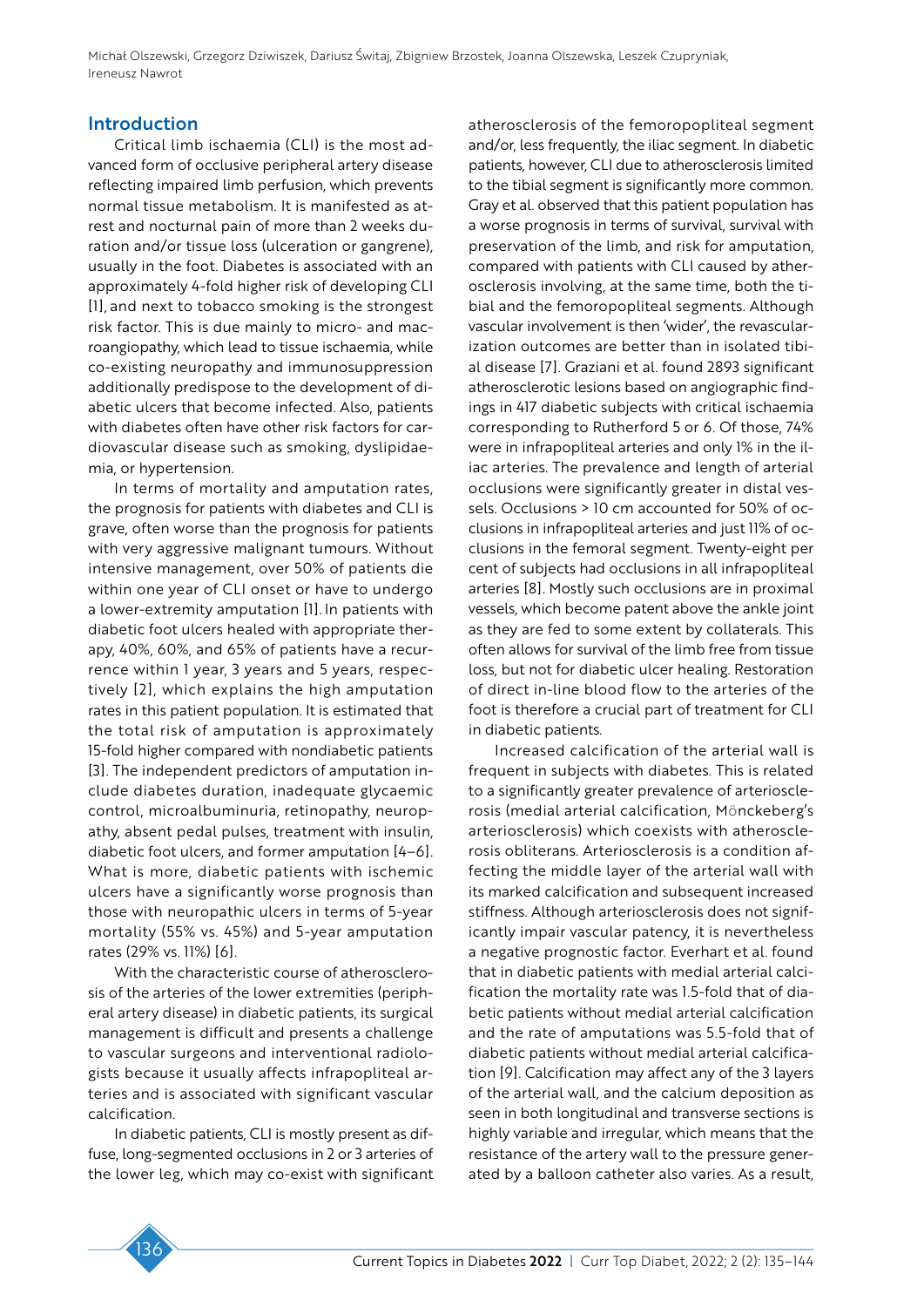



Figure 1. Calcification in the distal segment of the patent posterior tibial artery

the distribution of pressure vectors during balloon angioplasty is difficult to predict, which increases the risk for artery dissection, atherosclerotic plaque rupture, or distal embolization (Figure 1, 2).

Revascularization is essential in cases of CLI, especially when associated with diabetic ulcers. As confirmed by the studies cited above, very frequently it is necessary to restore adequate perfusion in the foot, which is impaired by long-segment, heavily calcified occlusions in more than one infrapopliteal artery. Not infrequently, foot ulcers are associated with gangrene and inflammation of adjacent soft tissue with edema, which may involve the lower limb above the foot. Because CLI is often seen in patients with additional cardiovascular risk factors or the elderly, 'open' revascularization and bypass surgery are risky, technically demanding, and in some cases not feasible. Endovascular revascularization of infrapopliteal arteries is now a treatment modality of choice. One obvious advantage is that most endovascular procedures can be performed with local anaesthesia. Additionally, postoperative recovery is significantly faster, which is especially important for patients who are older and have more comorbidities. The long-term out-



Figure 2. X-ray image showing calcification in the posterior tibial artery

| Indications for revascularization of infrapopliteal arteries                        | Aim                                                                                                 |  |  |  |
|-------------------------------------------------------------------------------------|-----------------------------------------------------------------------------------------------------|--|--|--|
| Critical ischemia Rutherford 4 and 5, and lesions<br>in 1-3 infrapopliteal arteries | To provide in-line blood flow into the pedal arch                                                   |  |  |  |
| Critical ischaemia Rutherford 6, and lesions<br>in 1-3 infrapopliteal arteries      | To avoid a major amputation by improving blood supply<br>to allow healing of minor amputation wound |  |  |  |
| Severe claudication Rutherford 3, and lesions<br>in 2-3 infrapopliteal arteries     | To improve the health-related quality of life by increasing<br>functional claudication distance     |  |  |  |

Table 1. Indications for revascularization of infrapopliteal arteries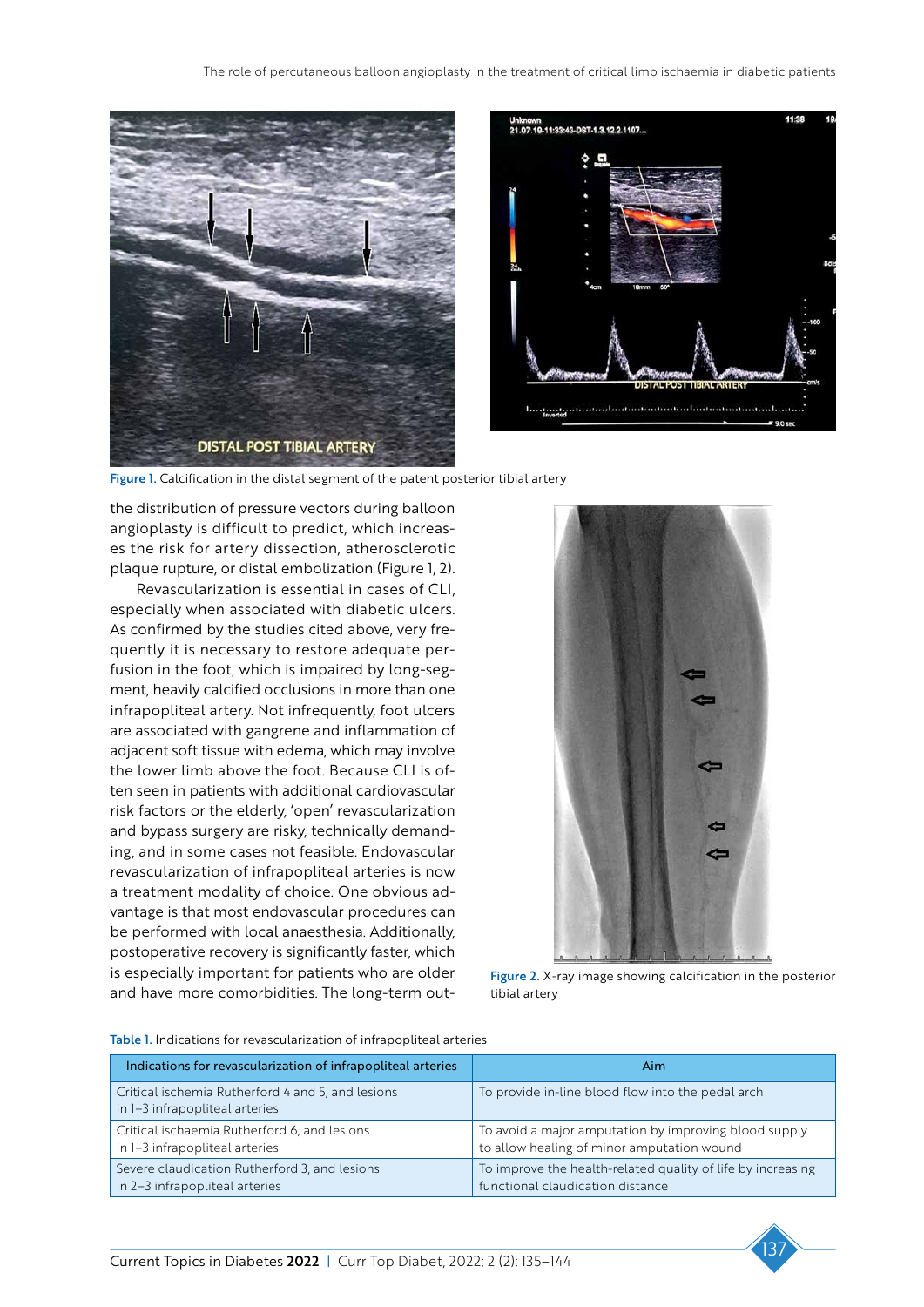comes of open surgery and endovascular treatment are comparable, but the latter is associated with a much lower risk of major perioperative complications, which translates into a larger proportion of revascularized limbs. Importantly, in cases of endovascular revascularization failure, bypass surgery is possible as re-intervention (Table 1).

The key indications for revascularization of infrapopliteal arteries include clinical assessment (non-healing or recurrent ulcers, or incomplete closure of an ulcer first healing as a result of former revascularization, rest pain) consistent with the results of accessory investigations (subcutaneous oxygen partial pressure [TcPO2] < 30 mm Hg, imaging findings of impaired vascular patency). When possible, an attempt should be made to improve foot perfusion to promote wound healing before a planned amputation of the forefoot to reduce the risk for a major amputation.

### Key principles of revascularization

The key factors determining success of revascularization include the number of patent arteries on final postoperative arteriography and the specific artery (tibial vs. peroneal arteries), preserved blood flow in the pedal arch, status of small vessels in the foot responsible for adequate blood return, and how the blood flow to the foot is improved (direct, in-line blood flow or indirect, collateral blood flow).

The number of patent arteries following revascularization is very important for ulcer healing and limb salvage, which should be reflected in attempts to unblock as many arteries as possible. Complete revascularization, i.e. all 3 arteries patent, is superior to incomplete revascularization, while 2 patent arteries is better than just one patent artery, and one patent artery is better than no patent artery. Peregrin et al. found that percutaneous balloon angioplasty (PTA) resulted in limb salvage rates of 56%, 73%, 80%, and 83% in patients with none, one, two, and three patent infrapopliteal arteries, respectively [9]. Faglia et al. found that the risk of amputation increased eightfold for every occluded infrapopliteal artery. Importantly, restoring patency of the tibial arteries



Figure 3. Normal angiogram showing the lower leg and foot with the complete pedal arch. The tibial arteries: anterior (white arrows) and posterior (black arrows)

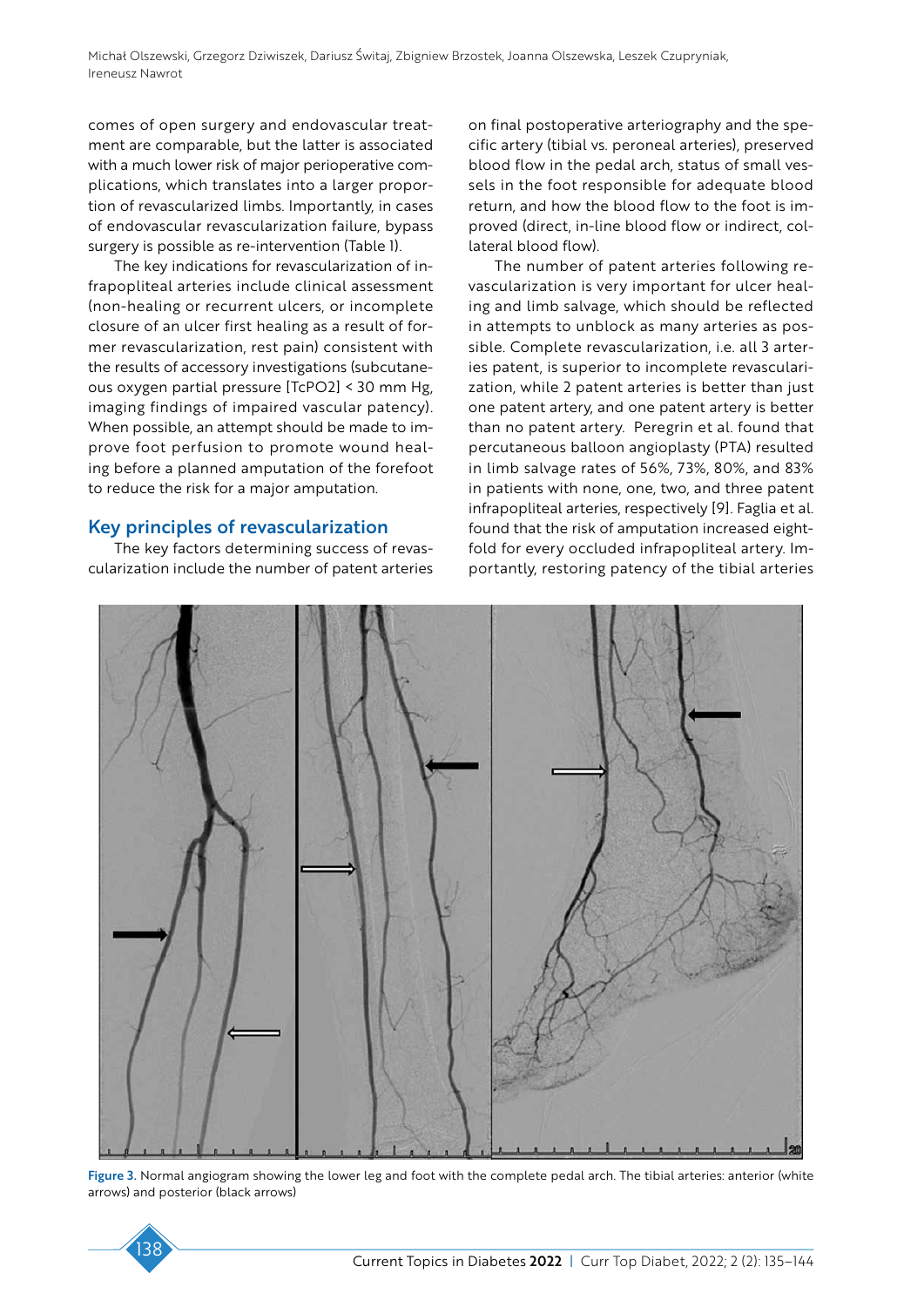

Figure 4. Three-vessel revascularization. The left figure shows segments of the tibial arteries with multiple stenoses and segmental occlusions (black lines between arrows) and a high-grade, short-segment stenosis in the peroneal artery

(anterior and/or posterior) seems to be more effective than restoring blood flow in the peroneal artery alone. In their patients, PTA was effective in avoiding major amputation when recanalization occurred in at least one tibial artery, but not in all patients with recanalization of the peroneal artery alone [10] (Figure 3–6).

Recent studies underline the importance of direct in-line reperfusion of this part of the foot that is affected by ulceration. Taylor and Parker introduced the concept of vascular territories, or angiosomes, which are three-dimensional blocks of tissue (consisting of skin, subcutaneous tissue, fascia, muscle, and bone) fed by a source artery. According to this theory, each of the main belowthe-knee arteries supplies a specific anatomic unit of the foot. There are six angiosomes of the foot and ankle, one angiosome originating from the anterior tibial artery, three angiosomes from the posterior tibial artery, and two angiosomes from the peroneal artery [11]. The entire dorsum of the foot is functionally one angiosome. The blood supply is provided by the dorsalis pedis artery, which is the continuation of the anterior tibial artery. The plantar foot encompasses 3 angiosomes fed by branch-



Figure 5. Two-vessel revascularization. The left figure shows the occluded segment of the anterior tibial artery. No recanalization in the posterior tibial artery



Figure 6. One-vessel revascularization. Recanalization of the anterior tibial artery. No recanalization in the posterior tibial and peroneal arteries, and the tibioperoneal trunk

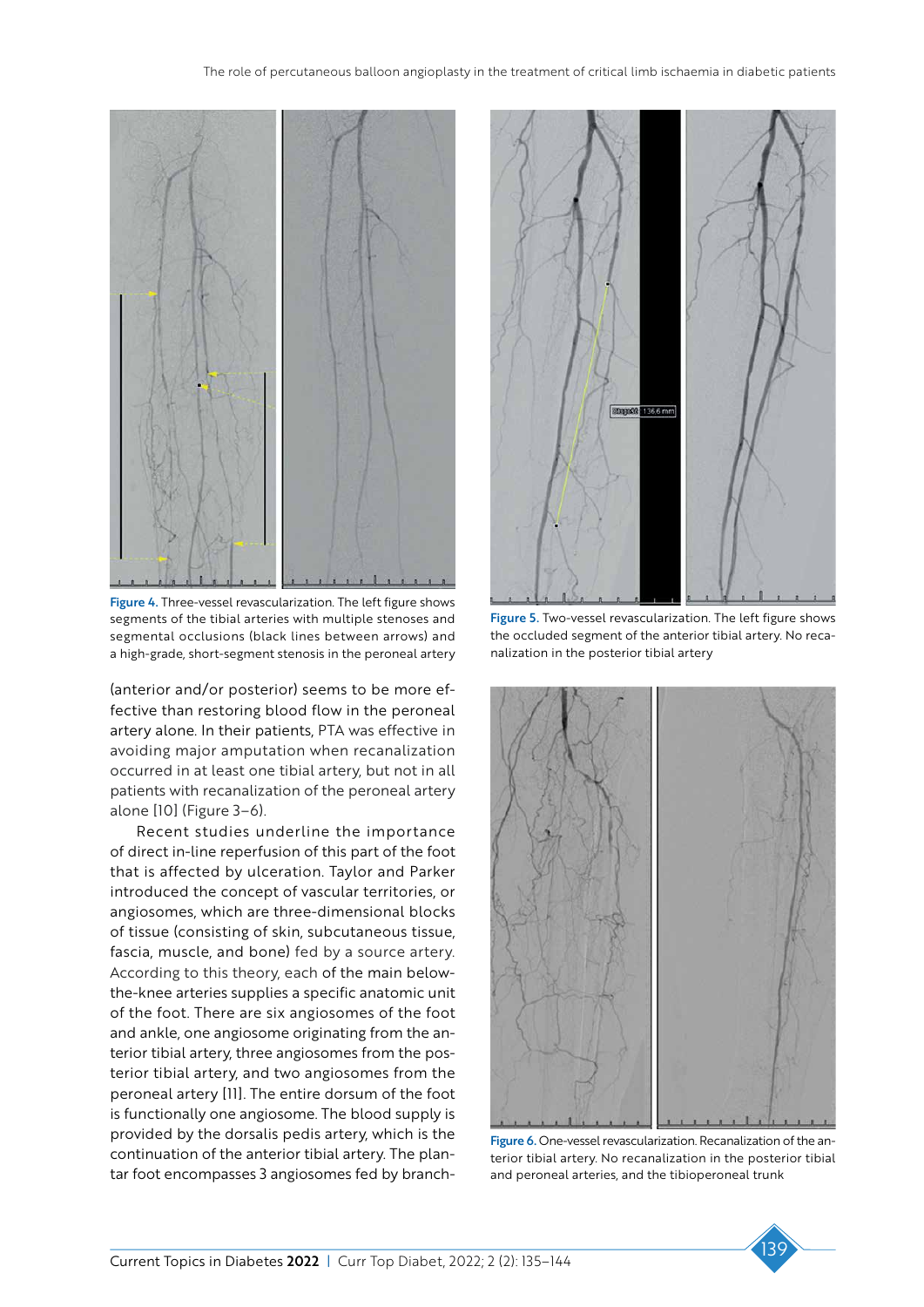

Figure 7. Angiosomes of the foot and ankle

es of the posterior tibial artery. The medial calcaneal artery supplies the medial ankle region and the medial heel. The medial plantar artery feeds the angiosome encompassing the medial sole of the foot, and the lateral plantar artery supplies the lateral aspect of the sole of the foot. The anterior, communicating branch of the peroneal artery supplies the lateral ankle, and the lateral calcaneal branch provides blood supply to the lateral aspect of the heel (Figure 7).

Neville et al. performed retrospective analysis of 52 nonhealing ischaemic wounds of the lower extremity in 48 patients who had had tibial bypass surgery. In the direct revascularization group (bypass to the artery feeding the affected angiosome) healing was observed in 91% of cases and with a 9% amputation rate vs. 62% healing and a 38% amputation rate in the indirect revascularization group (bypass unrelated to the affected angiosome) [12]. Better outcomes were also reported for endovascular procedures using an angiosome model of reperfusion and direct revascularization [13–16]. Iida et al. analysed 177 patients (Rutherford 5 or 6) who underwent endovascular treatment. Up to 4 years after the procedure, the limb salvage rate was 86% in the direct revascularization group vs. 69% in the indirect group, the difference being statistically significant [17]. Špillerová et al. in their retrospective analysis of 545 diabetic patients with CLI and tissue loss (Rutherford 5 or 6) also confirmed the superiority of direct angiosome-guided

Table 2. European Society for Vascular Surgery recommendation (2019)

| Consider angiosome-guided           | Recommendation  |
|-------------------------------------|-----------------|
| revascularization in patients with  | grade and level |
| significant wounds (e.g. WIfl wound | $2^{\circ}$ C   |
| grades 3 and 4), particularly those |                 |
| involving the midfoot or hindfoot,  |                 |
| and when the target arterial path   |                 |
| is available                        |                 |

revascularization, especially in endovascular procedures [18] (Table 2).

However, angiosome-guided revascularization has some limitations, and a number of authors question its role as a key factor to obtain good outcomes [19]. The following arguments are voiced by the critics: tissue loss and or/gangrene sometimes do not involve just one angiosome; direct revascularization is not invariably technically feasible; and the arterial system of the foot includes numerous collateral vessels that connect the systems of the major arterial trunks. Therefore, indirect revascularization also should improve perfusion of the involved tissue. Kret et al. reported that due to technical factors direct revascularization was possible in just 50.9% of their series of CLI patients [20]. Troisi et al. published similar findings, i.e. direct revascularization was technically feasible in 59.1% of their CLI patients. According to Troisi et al., direct angiosome-guided revascularization is not a predictor of wound healing in diabetic patients with CLI undergoing an endoscopic procedure. Pedal arch patency is of key importance for wound healing and limb salvage [19]. Rashid et al. made a similar observation for CLI patients undergoing distal bypass [21]. Varela et al. demonstrated that indirect reperfusion through collateral vessels that remained patent (mostly the pedal arch and distal peroneal branches) gave similar results to those obtained with direct revascularization [22]. Finally, the success of tissue reperfusion in the ulcer area also depends on the status of microcirculation, which in diabetic patients, especially those with coexisting chronic renal disease, is severely impaired due to microangiopathy [23].

In conclusion, although knowledge of the principles guiding revascularization procedures is mandatory, a dogmatic approach is not advised. Very often it is the patient's vascular status that guides the choice of reperfusion procedure.

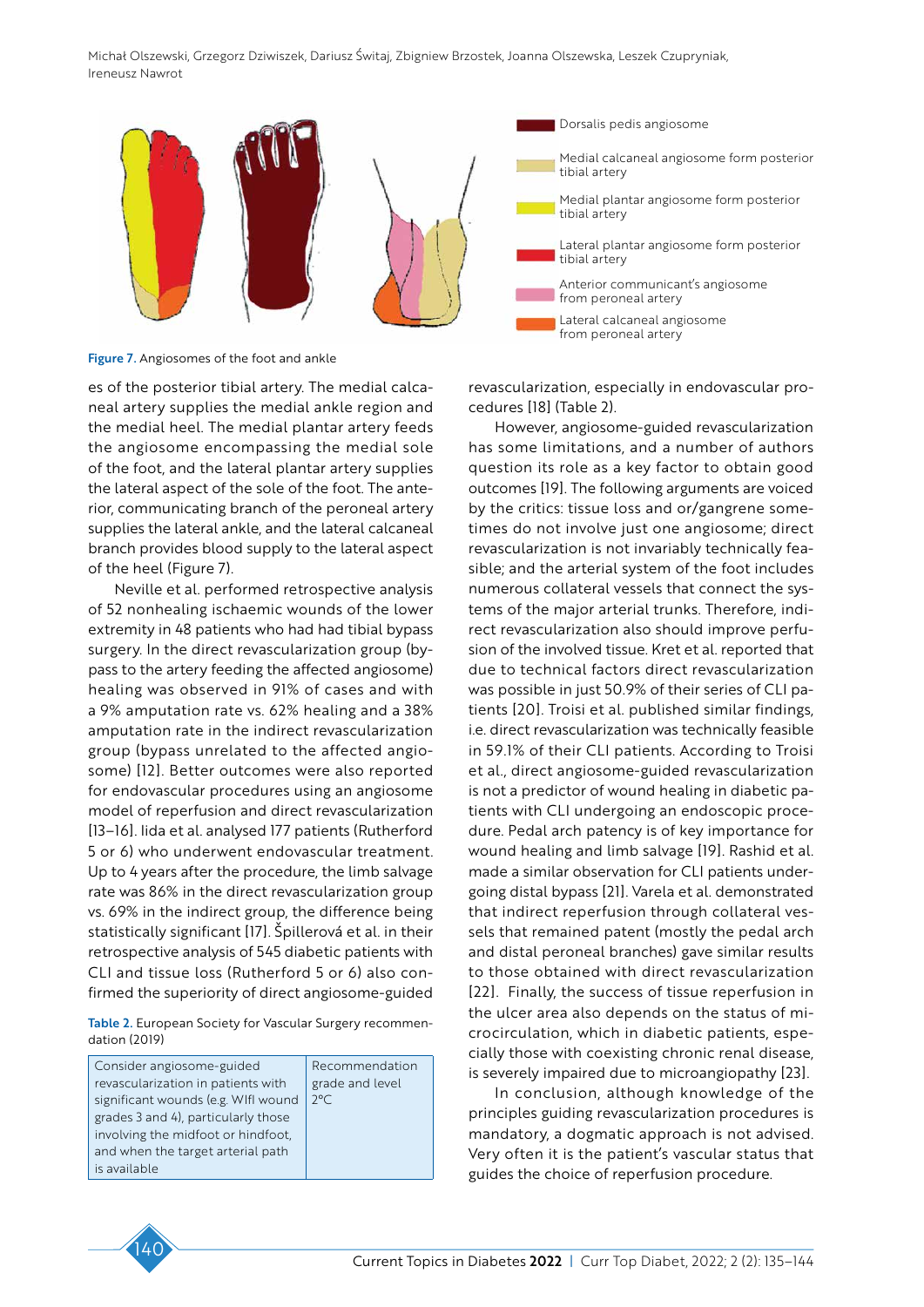## Technical aspects of percutaneous balloon angioplasty of infrapopliteal arteries

At present, percutaneous transluminal angioplasty is the standard, most commonly performed procedure, considered in most cases a technique of choice for revascularization of infrapopliteal arteries [24, 25]. An ipsilateral common femoral approach is typically used. The puncture entry site is made on the common femoral artery or the proximal segment of the superficial femoral artery on the ipsilateral side. Ultrasound can be used during artery puncture to select the optimal site for a sheath placement. Insertion of a 40–45 cm sheath into the popliteal artery using the ipsilateral approach maximally shortens the distance to the target arteries and provides the best support for the pair guidewire-catheter. Under special circumstances, e.g. in very obese patients or in those with coexisting atherosclerotic lesions in the iliofemoral segment, a crossover technique from the contralateral femoral artery is used for access. Longer endovascular devices are then required, and surgical manipulation below the knee is considerably more difficult.

Often, to recanalize infrapopliteal arteries an additional retrograde access is needed through the distal arteries (dorsalis pedis, distal segments of the posterior tibial artery or the peroneal artery). Ultrasound-guided puncture is then used. Also, fluoroscopic guidance may be used, especially with densely calcified lesions. Peripheral access is made with a dedicated micropuncture set or the sheathless approach is used – a bareback guidewire as the only support for a balloon catheter. More experienced centres use a retrograde approach to gain access through even thinner vessels such as arteries of the midfoot or the plantar arteries, lateral or medial.

The patient is systemically heparinized immediately after the sheath has been placed (intra-arterial unfractionated heparin 5000 IU). The effectiveness of peripheral interventions is enhanced by intra-arterial vasodilators such as verapamil (1–2.5 mg), nitroglycerin (100–200 mcg), or papaverine (5–10 mg). Pre-procedurally the patient receives dual loading antiplatelet therapy, usually acetylsalicylic acid and clopidogrel.

Next, the arteries in the leg are assessed using imaging studies – often selective angiography of infrapopliteal arteries. In some centres, imaging studies are performed on the day preceding the intervention, to limit the patient's exposure to radiation and the amount of contrast medium given at one time, to plan the revascularization strategy to be used, and to select appropriate endovascular devices. The ipsilateral oblique projection is used in imaging the proximal and middle segments of infrapopliteal arteries while the contralateral oblique projection is used to identify the origin of the anterior tibial artery. The contralateral oblique projection is also used to visualize the distal segments of infrapopliteal arteries and arteries of the foot in position of abduction. The posteroanterior projection is optimal for visualizing the pedal arch with the arteries of the midfoot.

Intraluminal revascularization is the approach of choice although fibrocalcific caps at the 2 ends of an atherosclerotic lesion may prove a technical problem because it is often difficult to pass through such occluded segment via this approach. Nowadays, a wider range of special catheters that facilitate recanalization are available, including 2.6 F microcatheters. These are braided catheters that provide improved guidewire support while a hydrophilic coating facilitates crossing the lesion.

The choice of guidewires specifically designed for lower extremity artery angioplasty is also broad. Nowadays, 0.018" and 0.014" guidewires are used in most procedures, and 0.035" guidewires only occasionally because their calibre is too large. Guidewires differ in their constructive properties, coating, and characteristics of the body and the tip. These factors determine the stiffness and the degree of pressure possible with a given type of guidewire and whether the guidewire tip can be shaped. With stiffer guidewires' crossing of the lesion and the delivery of the balloon catheter may be easier, but they are less useful in tortuous vessels and increase the risk for extravasation. At the start of the procedure, a medium-stiff 0.014" guidewire is used and crossing of the lesion is attempted with the "drilling" technique, i.e. the guidewire is rotated alternately clockwise and counter-clockwise with only a slight pressure along the long axis. When this fails, the previous guidewire may be exchanged for a stiffer 0.014" guidewire or a 0.018" guidewire. When the guidewire passes into the subintimal space it should left there and a second guidewire advanced (the parallel guidewire method) (Table 3).

When an intraluminal procedure is ineffective, a subintimal approach to the lesion may be attempted, mostly using 0.018" guidewires. The subintimal space is entered at the level of the proximal cap, and a short loop is created at the tip of the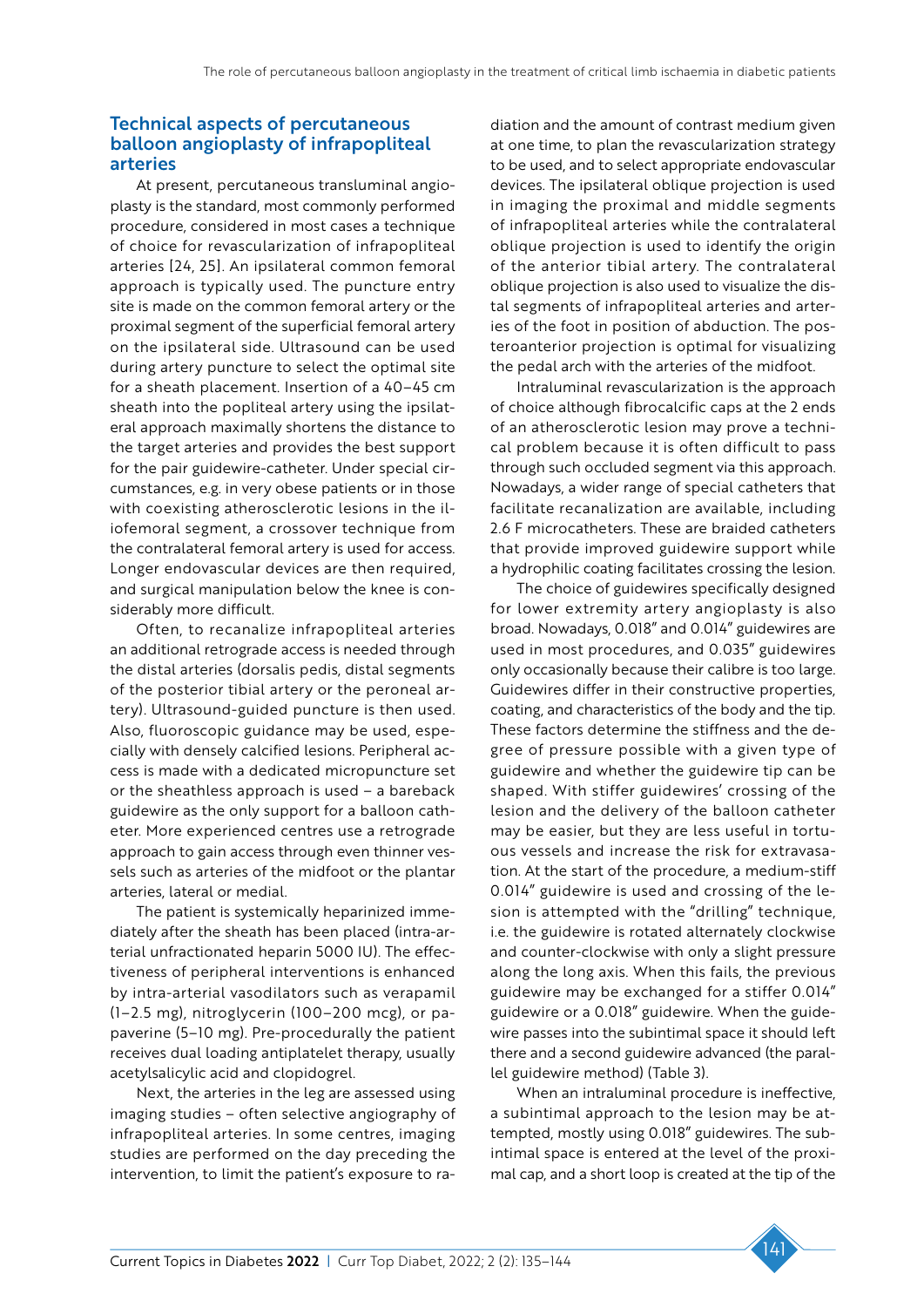| Manufacturer             | Model                  | Level of support | Tip load [g]   | Main use                                                            |
|--------------------------|------------------------|------------------|----------------|---------------------------------------------------------------------|
| Abbott Vascular          | Command                | Low              | 2.8            | Navigation/stenoses                                                 |
| Abbott Vascular          | Command ES             | Moderate         | 3.5            | Navigation/stenoses/short-length occlusions                         |
| Abbott Vascular          | Winn 40                | Moderate         | 5.1            | <b>Occlusions</b>                                                   |
| Abbott Vascular          | Winn 80                | Moderate         | 11.3           | Occlusions                                                          |
|                          | <b>Winn 200 T</b>      | Moderate         | 14.3           | Occlusions                                                          |
| Abbott Vascular          | Spartacore             | High             | $1.0 - 1.1$    | Balloon catheter platform                                           |
| Asahi                    | <b>Gladius ES</b>      | High             | 3              | Navigation /stenoses/short-length occlusions                        |
| Asahi                    | Halberd                | Moderate         | 12             | Occlusions/calcification                                            |
| Asahi                    | Regalia XS 1.0         | Low              | 1.0            | Vascular tortuosity/collateral access/<br>subintimal recanalization |
| Asahi                    | Asato XS 20            | Moderate         | 20             | Crossing highly calcified lesions                                   |
| <b>Boston Scientific</b> | V <sub>14</sub>        | <b>High</b>      | 3.6            | Navigation/stenoses                                                 |
| <b>Boston Scientific</b> | Victory 14             | Moderate         | 12, 18, 25, 30 | Crossing highly calcified lesions                                   |
| <b>Boston Scientific</b> | <b>Platinum Plus</b>   | High             | 7              | Balloon catheter platform/stenoses                                  |
| Cook Medical             | Approach CTO           | Moderate         | 6, 12, 18, 25  | Stenoses/occlusions                                                 |
| Terumo                   | Glidewire<br>Advantage | <b>High</b>      |                | Balloon catheter platform/stenoses                                  |

Table 3. A selection of 0.014" guidewires designed for angioplasty of below-the-knee arteries

guidewire, which is then further advanced with the aid of a support or balloon catheter. After the guidewire has successfully passed the occlusion, it should re-enter the true lumen. The re-entry is often technically challenging, especially when the vessel wall is highly calcified. One of the challenges is to avoid injury to the patent vessel distant to the occlusion.

Advancing a guidewire through the lesion in the antegrade direction is unsuccessful in approximately 10–20% of interventions, and the retrograde approach is then attempted. This is achieved via an additional peripheral access. Artery puncture is performed with a 21 G needle, and a 0.018" guidewire is usually used to cross the lesion. Retrograde recanalization may be achieved in either an intraluminal procedure or using the SAFARI technique (subintimal arterial flossing with antegrade-retrograde intervention). The guidewire introduced in the retrograde direction is retrieved with a snare loop via a proximal access or by its insertion into the antegrade catheter (the *rendez vous* technique). Balloon angioplasty is then performed typically using the proximal sheath. After the sheath removal, haemostasis of the distal access is achieved employing prolonged balloon inflation at the access site.

Also, when the collateral vessels are patent, a guidewire and a catheter may be advanced into peripheral vessels through a collateral channel and a balloon angioplasty procedure performed.

When the guidewire has traversed the stenosis or occlusive lesion, balloon angioplasty is done. It may be plain old balloon angioplasty performed using a wide selection of low-profile, high-pressure balloon catheters varying in length and diameter. The ideal duration of balloon inflation during below-the-knee artery angioplasty has not been identified in clinical trials. Published reports suggest that a prolonged inflation time (180 seconds) is preferable to a shorter dilation time (30 seconds) [26]. In clinical practice, co-axial catheters are more commonly used as they provide improved support and easier crossing of the lesion than monorail catheters. Tapered balloons with a decremental diameter (a difference of 0.5 mm between the proximal and distal diameters) have been designed for angioplasty of long-segmented lesions. Also available is the cutting catheter with microsurgical blades (atheromes) bonded longitudinally to its surface for controlled incisions of the atherosclerotic lesion during balloon inflation. The device is used mostly for highly calcified or fibrous lesions refractory to conventional balloon angioplasty and prone to elastic recoil, or a rebound of a vessel wall after angioplasty.

The effectiveness of balloon angioplasty as the essential technique for revascularization of below-the-knee arteries in diabetic patients has been confirmed by the outcomes, which include reduced rates of amputation [27–29]. One-year restenosis rates remain high and are related to the length of the lesion and the degree of stenosis. Ferraresi et al. reported target vessel restenosis one year after revascularization procedure in 42%

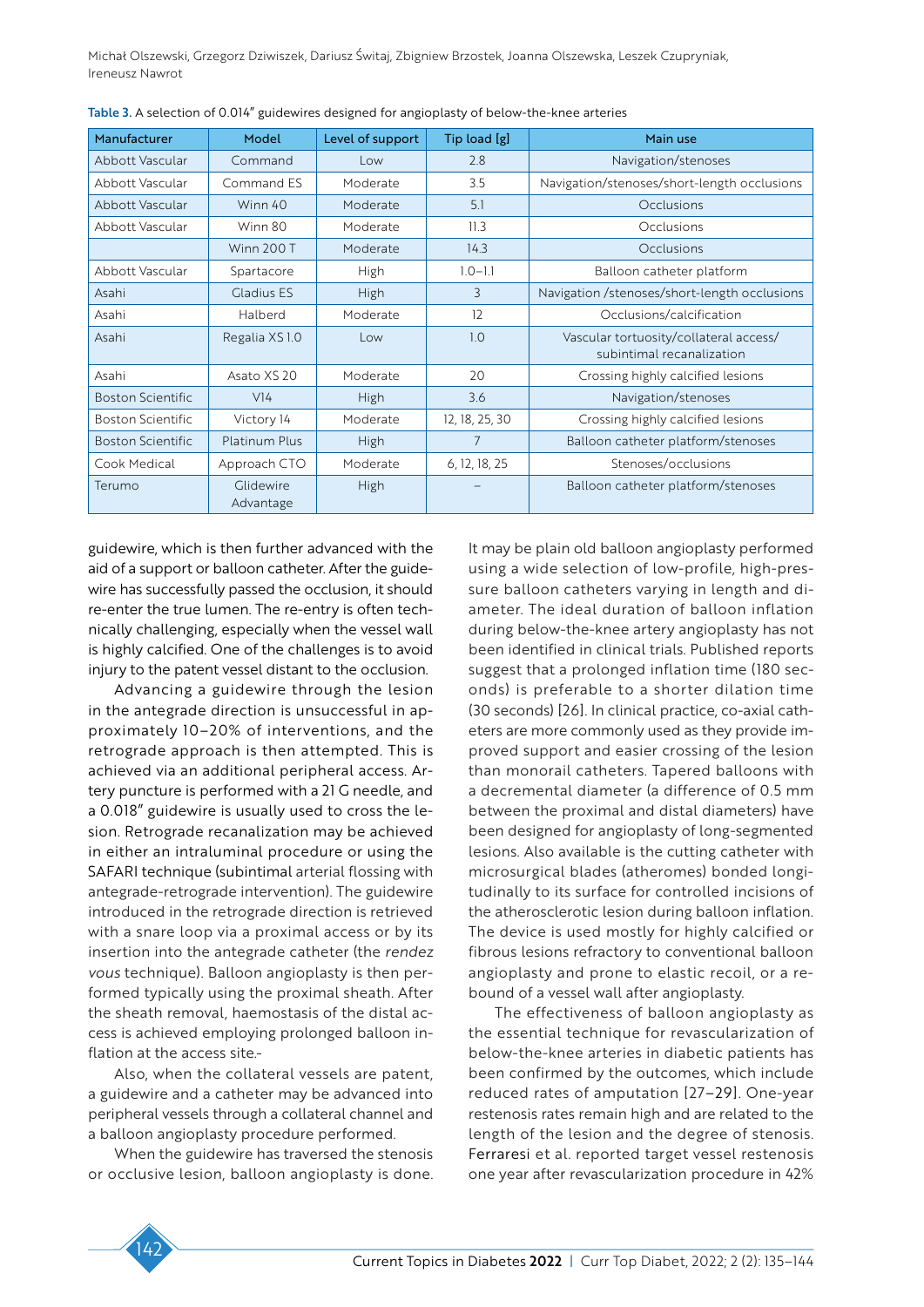of their patients (35% of the stenosis group and 53% of the occlusion group) [27]. However, the period of improved tissue perfusion, even if limited, allows for infection control and healing of the ulcer. When the wound has healed, the subsequent restenosis or re-occlusion are often asymptomatic. Sadek et al. reported a limb salvage rate of 81% one year after revascularization and primary patency rate of just 50% [28]. Similarly, Park et al. reported a limb salvage rate of 90% and primary patency rate of 59% [29]. Drug-eluting balloons appear to be promising in terms of limiting the amount of restenosis, but further multicentre randomized clinical trials are needed to assess their long-term efficacy and safety [30–32].

## **Conclusions**

As the prevalence and incidence of diabetes continue to increase, CLI in diabetic patients emerges as a growing clinical problem. As shown above, the course of critical ischaemia in patients with diabetes differs in a number of features from that in patients without diabetes. However, with advances in technology, technically complex endovascular interventions become feasible, which is reflected in improved limb salvage. The continuing education and growing experience of vascular surgeons and interventional radiologists as well as adequate funding for the health sector seem to be of key importance for successful resolution of this very challenging and dramatic heath problem, which not only has a negative impact on health-related quality of life, but also generates huge indirect costs.

## Conflict of interest

The authors declare no conflict of interest.

#### **REFERENCES**

- 1. Norgren L, Hiatt WR, Dormandy JA, Nehler MR, Harris KA, Fowkes FG. TASC II Working Group. Inter-Society consensus for the management of peripheral arterial disease (TASC II). J Vasc Surg 2007; 45: S5-67.
- 2. Armstrong DG, Boulton AJM, Bus SA. Diabetic foot ulcers and their recurrence. N Engl J Med 2017; 376: 2367-2375.
- 3. Rutheford RB, LoGerfro FW, Hadman A. Vascular surgery sixth edition. Sanders 2005.
- 4. Adler AI, Boyko EJ, Ahroni JH, Smith DG. Lower-extremity amputation in diabetes. The independent effects of peripheral vascular disease, sensory neuropathy, and foot ulcers. Diabetes Care 1999; 22: 1029-1035.
- 5. Moulik PK, Mtonga R, Gill GV. Amputation and mortality in new-onset diabetic foot ulcers stratified by etiology. Diabetes Care 2003; 26: 491-494.
- 6. Gray BH, Grant AA, Kalbaugh CA, et al. The impact of isolated tibial disease on outcomes in the critical limb ischemic population. Ann Vasc Surg 2010; 24: 349-359.
- 7. Graziani L, Silvestro A, Bertone V, et al. Vascular involvement in diabetic subjects with ischemic foot ulcer: a new morphologic categorization of disease severity. Eur J Vasc Endovasc Surg 2007; 33: 453-460.
- 8. Everhart JE, Pettitt DJ, Knowler WC, Rose FA, Bennett PH. Medial arterial calcification and its association with mortality and complications of diabetes. Diabetologia 1988; 31: 16-23.
- 9. Peregrin JH, Smírová S, Koznar B, et al. Self-expandable stent placement in infrapopliteal arteries after unsuccessful angioplasty failure: one-year follow-up. Cardiovasc Intervent Radiol 2008; 31: 860-864.
- 10. Faglia E, Clerici G, Clerissi J, et al. When is a technically successful peripheral angioplasty effective in preventing above-the-ankle amputation in diabetic patients with critical limb ischaemia? Diabet Med. 2007; 24: 823-829.
- 11. Taylor GI, Palmer JH. The vascular territories (angiosomes) of the body: experimental study and clinical applications. Br J Plast Surg 1987; 40: 113-141.
- 12. Neville RF, Attinger CE, Bulan EJ, Ducic I, Thomassen M, Sidawy AN. Revascularization of a specific angiosome for limb salvage: does the target artery matter? Ann Vasc Surg 2009; 23: 367-373
- 13. Alexandrescu VA, Hubermont G, Philips Y, et al. Selective primary angioplasty following an angiosome model of reperfusion in the treatment of Wagner 1–4 diabetic foot lesions: practice in a multidisciplinary diabetic limb service. J Endovasc Ther 2008; 15: 580-593.
- 14. Alexandrescu V, Vincent G, Azdad K, et al. A reliable approach to diabetic neuroischemic foot wounds: belowthe-knee angiosome-oriented angioplasty. J Endovasc Ther 2011; 18: 376-387.
- 15. Söderström M, Albäck A, Biancari F, Lappalainen K, Lepäntalo M, Venermo M. Angiosome-targeted infrapopliteal endovascular revascularization for treatment of diabetic foot ulcers. J Vasc Surg 2013; 57: 427-435.
- 16. Huang TY, Huang TS, Wang YC, Huang PF, Yu HC, Yeh CH. Direct revascularization with the angiosome concept for lower limb ischemia: a systematic review and meta-analysis. Medicine (Baltimore) 2015; 94: e1427.
- 17. Iida O, Nanto S, Uematsu M, et al. Importance of the angiosome concept for endovascular therapy in patients with critical limb ischemia. Catheter Cardiovasc Interv 2010; 75: 830-836.
- 18. Špillerová K, Settembre N, Biancari F, Albäck A, Venermo M. Angiosome. Targeted PTA is more important in endovascular revascularisation than in surgical revascularisation: analysis of 545 patients with ischaemic tissue lesions. Eur J Vasc Endovasc Surg 2017; 53: 567-575.